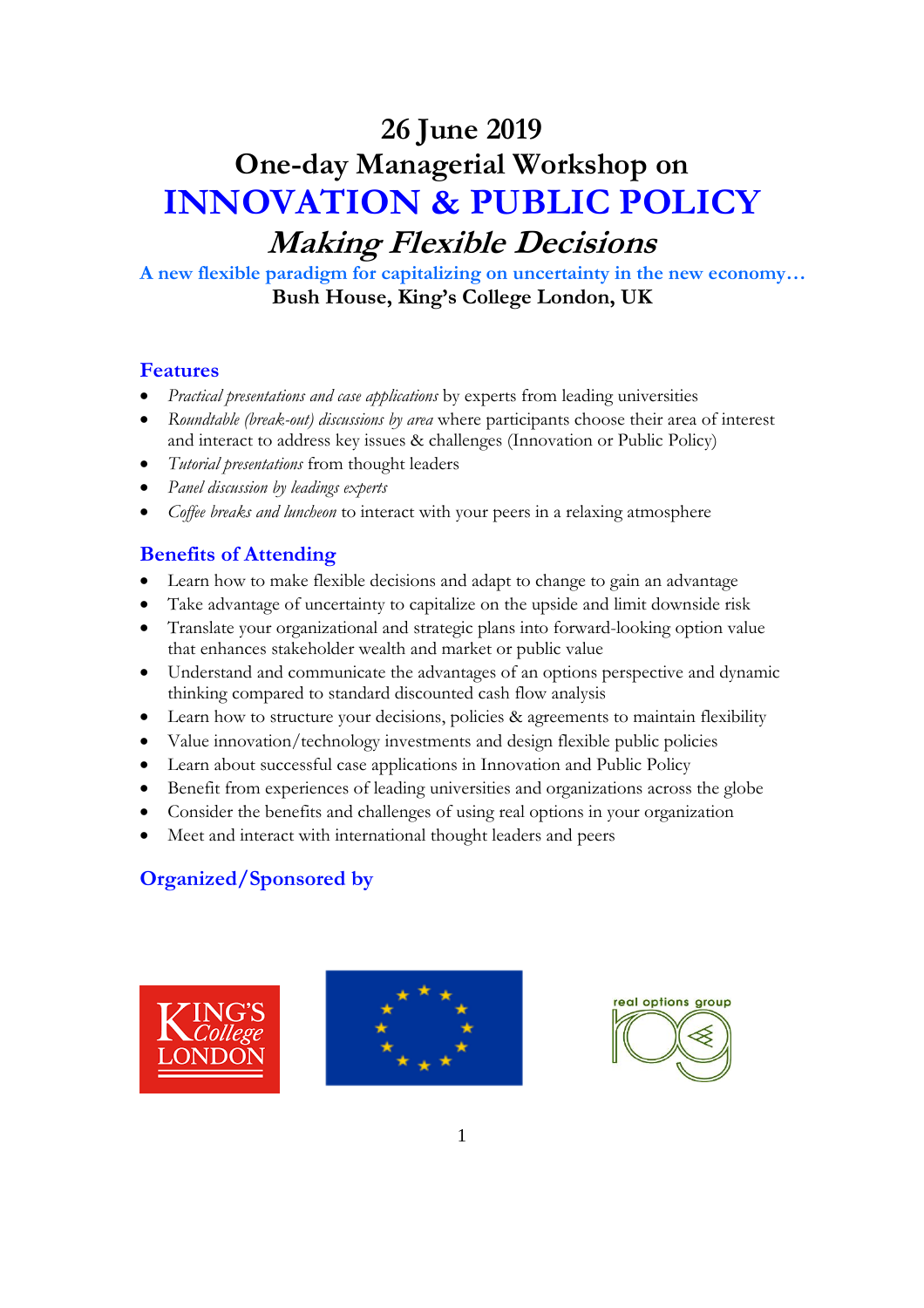# **Wednesday June 26, 2019 INNOVATION & POLICY**

#### **7:45 Registration & Coffee**

**8:25 Welcome**

**PLENARY SESSION I 8:30 A Real Options View of Innovation and Productivity Growth** Dean Paxson (U. of Manchester, UK)

# **INNOVATION/ENTREPRENEURSHIP**

**9:00 Innovation in Digital Economy: Digital Transformation of Business Models** Robin Schneider (Keio U., Japan )

**9:20 Venture Capital Entry-Exit Investment Decisions** Paulo J. Pereira (U. of Porto, Portugal)

**9:40 A Real Options View on Preferential Exit Claims and Post-money Valuations**  Julian Kaboth (HHL Grad School of Management Leipzig, Germany)

# **10:00 Morning Coffee Break**

**10:30 To Abandon or Switch to Lower-cost Technology: When Prospects Deteriorate, Which is the Best Way Forward?** Roger Adkins (U. of Bradford, UK )

**10:50 Choosing the Best of Two Product Standards: An Application at Philips**  Onno Lint (Morphotonics B.V., Netherlands )

**11:10 Innovation and Value Share Appropriation in Biotechnology Licensing** Lenos Trigeorgis (King's College London, UK, and U. of Cyprus)

# **11:30 ROUNDTABLE DISCUSSIONS BY THEME**

- **A. Innovation Roundtable** (Discussion leaders: *O. Lint, D. Paxson and P. Pereira*)
- **B. Public Policy Roundtable** (*L. Brandao, Y. Lawryshyn and L. Peters*)

**12:15 – 2:00 Luncheon**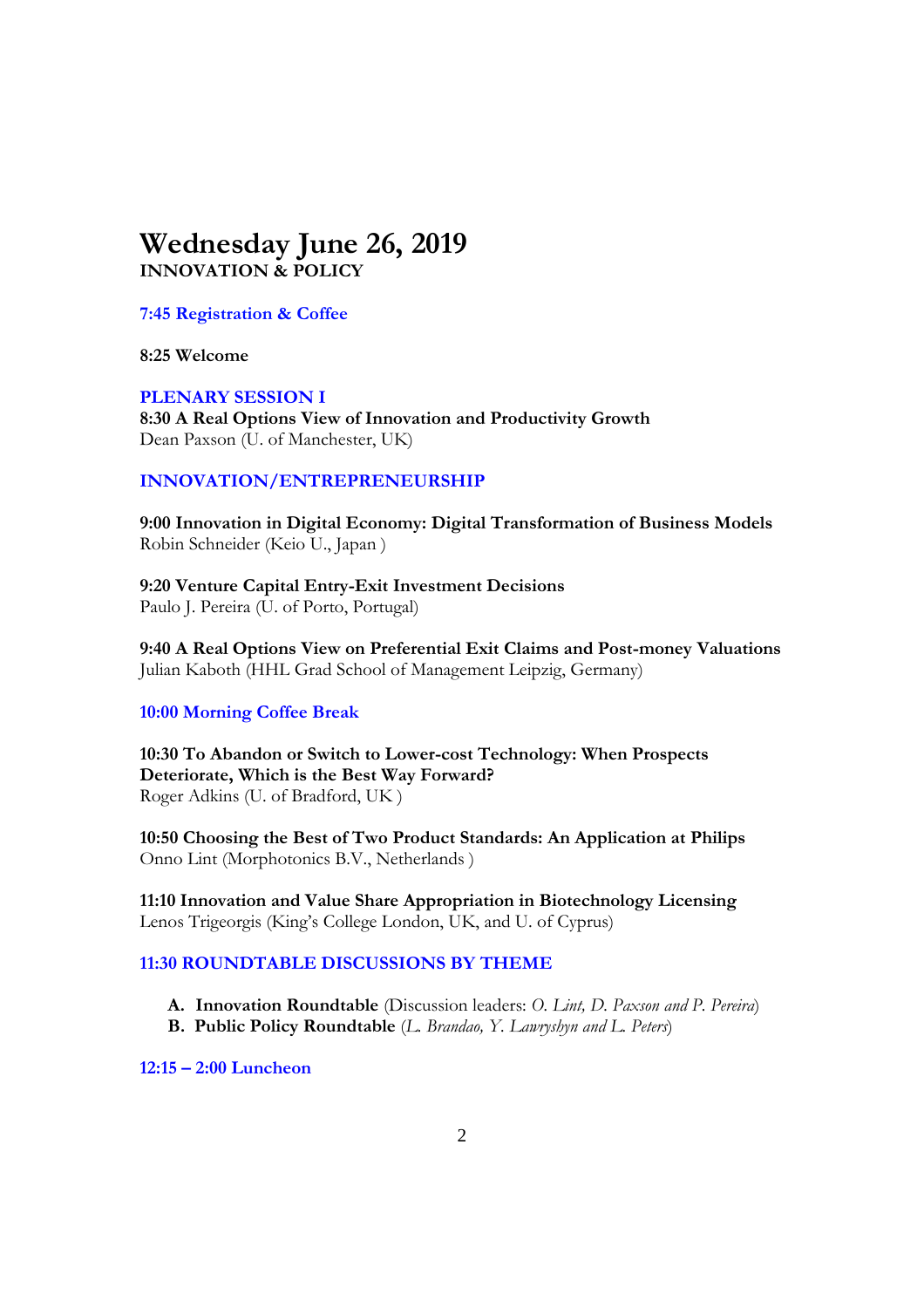#### **PLENARY SESSION II**

**2:00 Perspectives on Infrastructure and Public Policy: Applications in Brazil** Luiz Brandao (PUC-Rio, Brazil)

#### **PUBLIC POLICY**

**2:30 Public Infrastructure and Applications in N. America and EU Public Sector** Yuri Lawryshyn (U. of Toronto, Canada)

**2:50 Energy Policy: Incentivizing Flexible Peaking Generator Availability** Stein-Erik Fleten (NTNU, Norway)

**3:10 Energy Policy Uncertainty and Investment in Renewable Energy**  Verena Hagspiel (NTNU, Norway)

**3:30 Gazprom's Strategy and the Threat of US LNG Mass Entry in the EU Market** Oana Ionescu (U. Grenoble-Alpes, France)

# **3:50 Afternoon Coffee Break**

**4:20 Trade Credit Contract Design, Regulation and Public Policy Applications** Florina Silaghi (Autonomous U. of Barcelona, Spain)

**4:40 Application of Real Options to (Global) Public Policy Interventions: Migration, Clean Development and Neglected Diseases** Linda Peters (U. of Antwerp, Belgium )

**5:00 Investment in Human Capital, Skilled Labor Migration and Brain Drain**  Hamed Ghoddusi (Stevens Institute of Technology, USA)

**5:20 Capacity Expansion and Term Extension in Government Concessions** Carlos Bastian-Pinto (PUC-Rio, Brazil)

**5:40 Public Policy, Infrastructure Project Flexibility and UK's High-Speed Rail** Jacco Thijssen (U. of York, UK)

#### **6:00 Closing Remarks**

# **Thursday June 27 (same location)**

**5:00 – 6:00 PANEL DISCUSSION: INNOVATION & PUBLIC POLICY**

#### **Panelists Include:**

Stein-Erik Fleten (NTNU, Norway) Hamed Ghoddusi (Steven Institute of Tech, USA) Yuri Lawryshyn (U. of Toronto, Canada) Onno Lint (Morphotonics B.V., Netherlands) Dean Paxson (U. of Manchester, UK) Linda Peters (U. of Antwerp, Belgium)